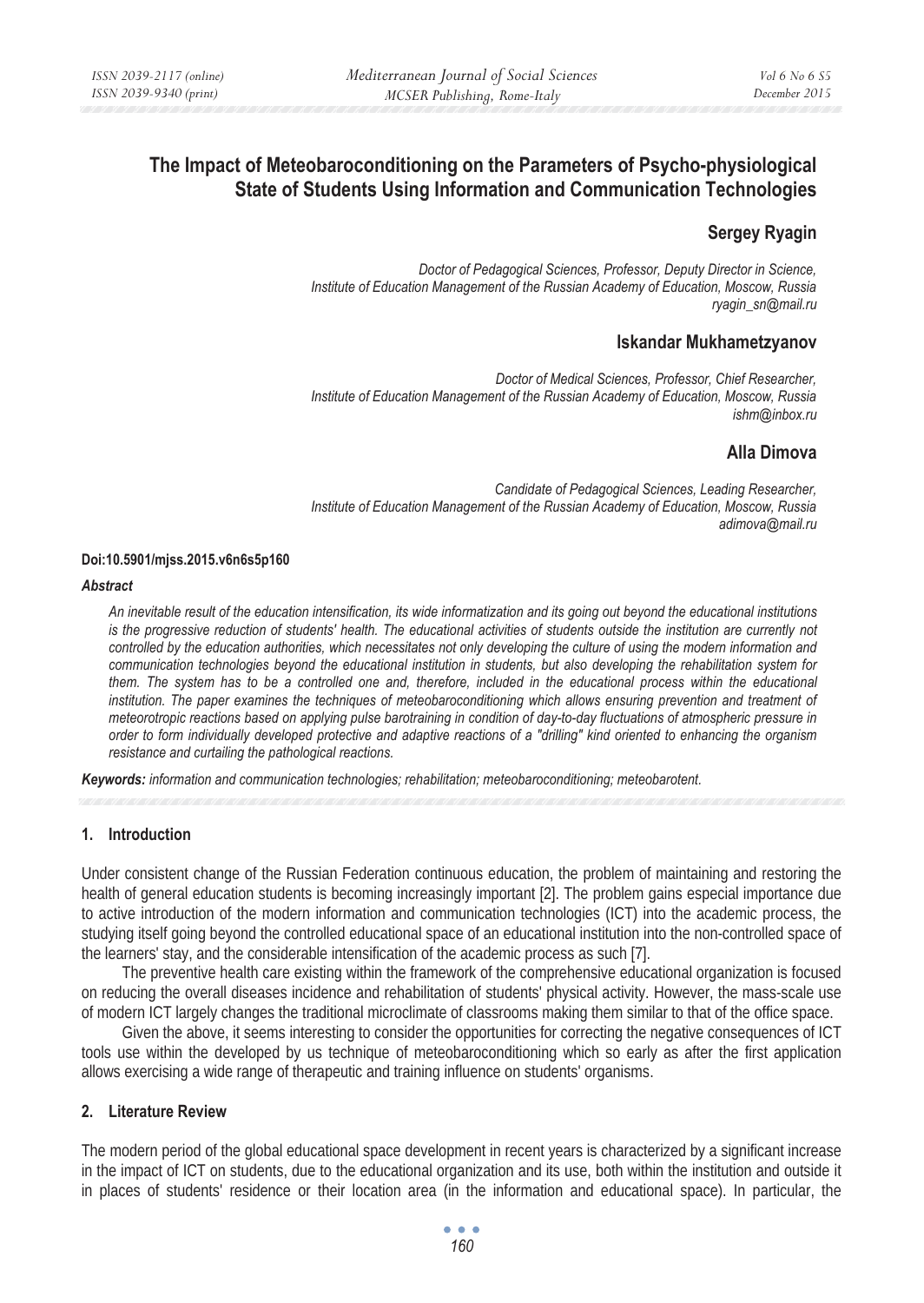intensification of such exposure gives rise to an increase in the number of all possible negative consequences for the health of students, users of ICT which are marked by a number of Russian and foreign specialists (Muchamedzyanov, 2010; Frazier, 2015; Thomée et al., 2015).

Russian experts in the field of medicine, psychology, informatization of education, and others, note that the use of ICT in everyday life and the learning process of educational institutions leads to various diseases of users of the main systems of vital functions of the human body: the locomotor, cardiovascular, visual, respiratory and nervous system. Among the most common diseases observed, there are the following: spinal curvature in its various regions and development of osteochondrosis; shortsightedness and farsightedness; hypertension and hypotension; stress, insomnia, depression, and others. The research of K. Frazier (Frazier, 2015) showed that the use of social networks for more than 3 hours a day with a large number of messages (over 120 text messages a day) were correlated with unhealthy behaviors of students. There is also a trend to depression, insomnia; suicidal behavior is observed, alongside with poor performance and low state of health.

One of the causes of poor efficiency of the proposed by I.Sh. Mukhametzyanov, I.V. Robert and others are preventive means and organizational measures among which the central place is occupied by integral hygiene requirements for personal computers and organization of work with them is that these organizational and methodological activities are aimed only at preventing the possible negative effects of ICT use, but not at compensation thereof (Mukchametzyanov, 2010; Robert, 2008). The analysis also showed that these and other authors did not review the issues of development and use of measures oriented for the compensation of the identified adverse effects on the ICT users health in the learning process of educational institutions. It is necessary to take into account the negative impact of emotional stress on the students health (especially at the initial stage of learning). In the system of sport and recreational activities, considerable attention has to be paid to developing an integrated system of psycho-physiological support of educational and motor activity of students. However, such important issues remain unresolved as managing the students' bodies temporary adaptation during learning, recreation and recreational activities and psycho-physiological rehabilitation; adaptation to the effects of several environmental factors; adaptation of the organism to extreme stress situations; quantitative and qualitative assessment of the adaptation processes, etc.

At the same time the analysis of scientific literature showed that in Russia in recent years began to appear scientific researches on solving the problem of compensation of the negative impact of harmful factors of the educational environment on the health of students through the use of compensation (recovery) tools and techniques (Karpenko, 2003). As an example, we can study the level of air ionization in offices and classrooms completed with office equipment, central forced air purification and air-conditioning. The authors noted that the ion balance in the air with artificial climate is characterized by a pronounced shortage of light negative aeroions, which can be repleted only by using artificial air ionization. Also the main harmful factors which negatively affect the health of the ICT user in offices and classrooms were determined:

- staying in a seated position for a long time, which leads to neck, head, arms, shoulders, spine and muscle tension; osteochondrosis, overloading joints, stagnation of blood in the pelvic organs;
- increased eyestrain: visual fatigue leading to a general fatigue of the body, headaches, malfunction of the cardiovascular and nervous systems; reduced visual acuity, myopia, a "dry eye" syndrome;
- pronounced shortage of negative ions in the breathing zone of ICT users: aeroionic hunger, leading to headaches, fatigue, disorders of the nervous system and reduce the body defenses;
- air draught:
- prolonged exposure to electromagnetic fields generated by the elements of the computer;
- the loss of information stress: the nervous strain.

The above mentioned factors determine the use of appropriate compensation measures, which include: aerohydroionotherapy, bioresonance oftalmocolourtherapy, auditory training, meteobaroconditioning, vibration massage, magnetic therapy, the stimulation of the biological activity and some other means and methods. At the same time, under compensatory means we understand health treatments carried out with the help of technical equipment. Compensation measure is also positioned as a means of intensive recovery because it provides health benefits after the first application. This effect can be enhanced while using compensation measures which are compatible with each other.

According to the opinion of O.J Boxer, A.L. Dimova, L.G. Ulyaeva and others, the most universal compensatory means that possesses a wide range of health effects on the cardiovascular, nervous, respiratory and visual system of the patient is meteobaroconditioning (Dimova, 2012; Karpenko, 2003; Ulyaeva, 2013). Meteobaroconditioning is a technique elaborated by O.J. Boxer. It is a technique of pulse barotraining in condition of day-to-day fluctuations of atmospheric pressure for the prevention and treatment of meteorotropic reactions (Karpenko, 2003). The critical values causing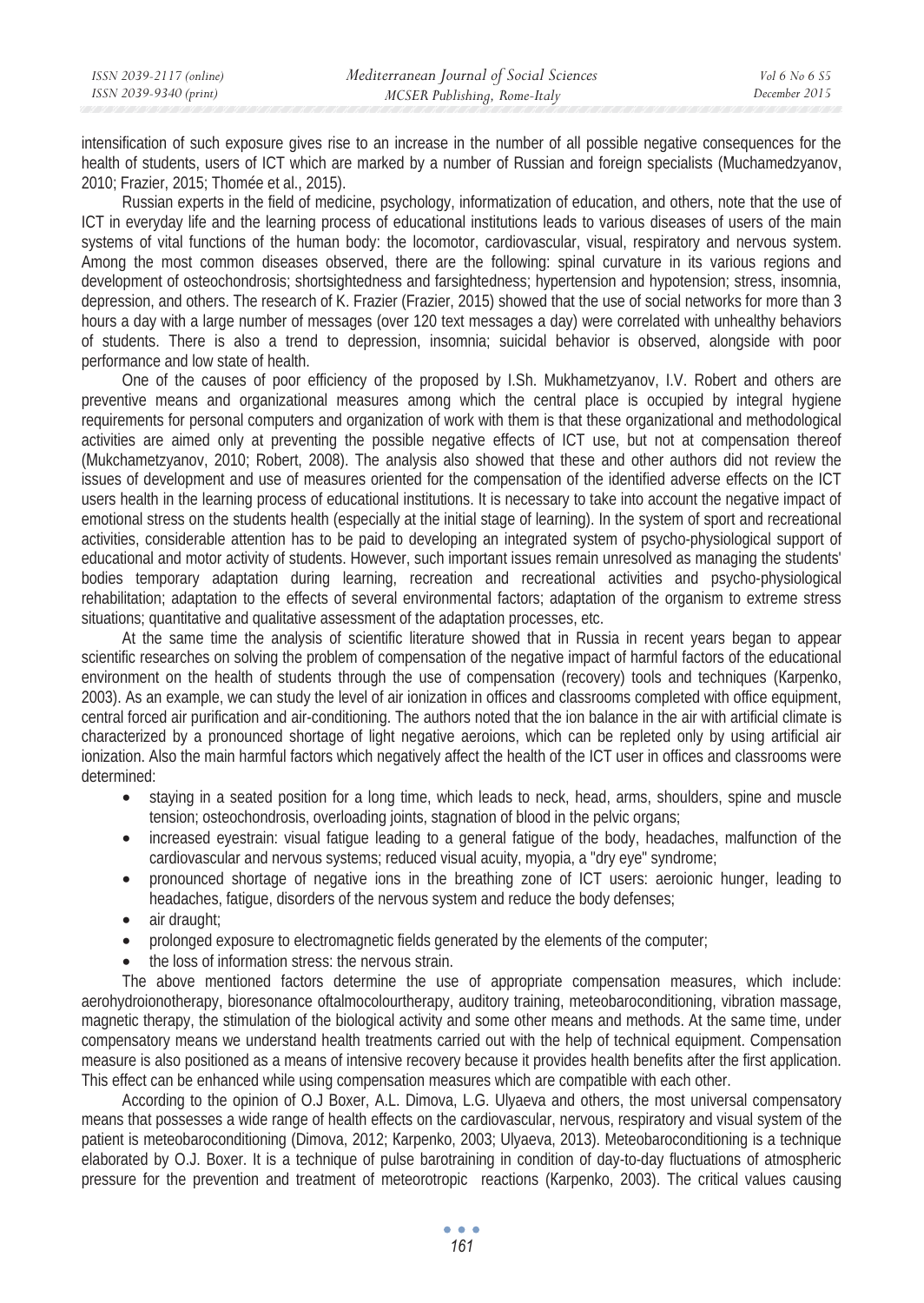pathological changes in human's body are the inter-day fluctuations in atmospheric pressure – approximately  $\pm 8.5$  mbar. Due to this, a regular simulation of such conditions at the level of sub-threshold dose values of day-to-day atmospheric pressure fluctuations, and regularly recurring effects will form the individually developed protective and adaptive reactions of the "drilling" type in order to improve the organism resistance and to curtail the pathological reactions (Karpenko, 2003; Mandrykin, 2003).

There are well known methods of artificial regulation of atmospheric pressure elaborated for the purpose of training flight personnel, cosmonauts and climbers to the portability of large degrees of oxygen deficiency at high altitudes. These methods are implemented in the power of stationary pressure tents which were designed for the absolute values of the artificially formed pressure (which corresponds to 5,5-12 thousand meter heights. They are a hundred times higher than the value of sharp daily fluctuations in the atmospheric pressure). However, these methods do not provide prevention and treatment of elevated meteosensitivity. The O.J. Boxer's method differs from the prototype. Its purpose is to increase the body's resistance to fluctuations in atmospheric pressure and to provide non-pharmacological prevention of painful reactions of the organism in the run-up of the reliably predicted daily sharp drop of the atmospheric pressure. The goal set can be achieved by the process in which the person must be subjected twice a year, in early spring and autumn to daily (for one week) sessions of artificial fluctuations of atmospheric pressure in meteobarotent (MBC) lasting 15-30 minutes. Every 2 minutes the sub pressure is replaced by one minute of exposure to elevated pressure and vice versa, in a mode of  $\pm$  20 mm. of mercury. The subject, during the rest of the year, 4-8 hours before the professionally projected natural change of pressure is exposed to a single artificial change of barometric pressure which depends on the decreasing or increasing prediction in the range of 15-30 of mercury with a speed of 0.5-1.0 mm of mercury.

For realization of the meteobarotrainings we used a special device which is called meteobarobath. Due to the studies we found out that the use of systematic impulse meteobarotrainings by students are characterized by high longterm efficiency, besides there is a good tolerability of single processes and the entire course. Meteobarotrainings reduce the number of meteorotropic reactions 2-3 times, and in some cases completely eliminate meteorotropic pathology. The highest rates are found in combination of meteobarotrainings with methods of psychoregulation (auditory training, biofeedback), and others. Studies have shown that after a prophylactic course in addition to the specific actions (meteosensitivity reducing) noted an increase in exercise tolerance, decrease (normalization) of blood pressure, optimization of the cardio respiratory system (Karpenko, 2003).

#### **3. Research Materials**

The created meteobaroset called "Meteobarotent" (by analogy with the well-known "oxygen tent" for the oxygen respiratory treatment) has a size sufficient for simultaneous training (treatment) at least of ten people, placed in a sitting position (shown in Figure 1). Its volume is 2700 m3. Meteobarotent has a streamlined form. The walls of its case consist of numerous transparent polygons, for example, made of glass or plexiglass of a certain thickness, each of them is bordered by a rigid frame, for example, plastic or metal one. Polygons hermetically joined with each other. This design, as shown by numerous experiments and tests, excludes the slightest walls deflections of the bulky case of the meteobarotent with decreasing or increasing air pressure inside it, even if the pressure is 5-6 times higher than requested  $(\pm 10 \text{ mm. of mercury})$ .

Inside the meteobarotent, a programmable device was used based on an industrial time relay connected to the compressor for automated slide-varying of duration and air pressure increase.



**Figure 1.** Diagram of the multiseater meteobarotent with programmable control

The meteobarotent has a streamlined body (1), its walls consist of numerous transparent polygons (2), bordered by rigid frames hermetically joined with each other, the door (3) with the elements of sealing at least two inner ones (4, 5) and two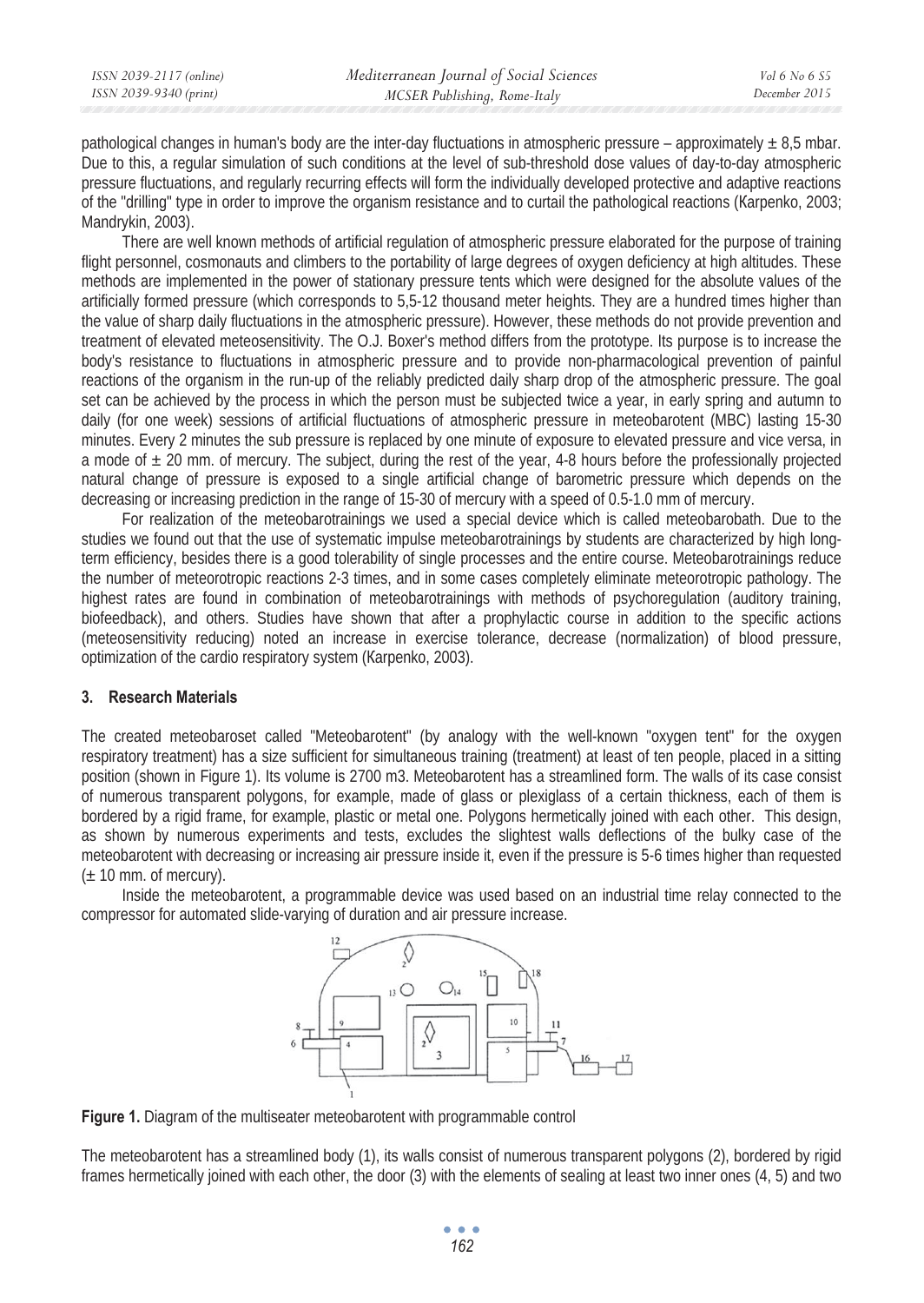outer pipes (6, 7) which connect the bath cavity to the ambient atmosphere, the valves (8, 9, 10, 11) joined with the inner and outer nozzles, adjustable valve of the ultimate air pressure (12), means for measuring the air pressure (13), means for measuring the gradient (slope), differential pressure (variometer) (14), the communication device (15), the compressor (16), the programming unit (17), the internal switch of the programming unit and the compressor (18).

## **4. Research Methods**

The organization of the group rehabilitation of students which use the ICT based on the meteobaroconditioning methods required creation of a multiseater meteobaroset. In our multiseater meteobarotent (A.L. Dimova, M.P. Karpenko, O.J. Boxer) was used the ventilation mode for the air outflow and inflow in the range of 8-10 mm of mercury (Karpenko, 2003).

Meteobarotent conveniently provides the mode when the "dry" meteobarotraining is required to combine with water treatments. With the sequential combination of "dry" and "water" training the last one is provided out of the meteobarotent.

If it is desirable to synchronize both modes, which is rare, and mostly when children are being trained, inside of meteobarotent is installed the portable container filled with water. In such case the number of persons simultaneously present in the meteobarotent is reduced in two or three times.

The sequence of the operations is the following. Some students (up to 10) enter the meteobarotent and sit down on the arcuate bench situated along the inner surface of the case. The door closes. The operator sets the programming unit to the desired mode of pulsating (air pressure lowering-increasing) meteobarotraining and with the help of the programming unit turns on the compressor. At the end of the programmed time (15-30 minutes) programming unit and the compressor is being switched off, the students leave the case. Meteobarotent functions in the ventilation mode, which is provided by relative sealing. This sets the external air suction mode (output of the inner air) of the meteobarotent approximately 2 liters/min (controlled by variometer). Research and practice have shown that such a relative hermetic sealing, providing ventilation, doesn't practically prevent the required air pressure within the meteobarotent. The valves 8 and 9 can be used as regulators of air suction and air release.

The programming unit of the multiseater meteobarotent (PU MSMBT) is based on the time relay type PB BAR (T3). This special purpose device is intended for pulse switching of the inductive or mixed load of power devices charged from a household outlet and used to service the multiseater meteobarotent. The programming unit provides the meteobarotent start in different modes both by the operator and on the pre-selected temporary installation and provides an independent changing by operator the parameters of the pulse sequence generated by the device.

The PU MSMBT is based on the modern microprocessor which controls the specialized chip real-time clock and work out algorithms for switching the light load in accordance with the program. The presence of the timer chip of the lithium battery provides the functioning of the internal clock and storage of algorithm control parameters, even in case of power failure or cut. Even if the unit does not receive any power supply, for example, it is stored in the warehouse; the capacity of the lithium battery will be enough to keep the clock for ten years. Calendar of the device, which is based on the use of special chip's internal clock, runs until 2099. However, the use of PU at an ambient temperature below - 5°C will lead to a significant error related to the violation of the clock, which is caused by a violation of the clock frequency of the internal quartz resonator of the real-time clock chip at low temperatures. The LED display and the keyboard used as part of PU MSMBT allow the students to view and modify the settings of the device, as well as make quick correction in the algorithm of its work. The display and timer keyboard scanning service scan is realized by a processor in a dynamic mode, which can significantly reduce the energy consumption of the device.

Managing the load circuit of PU MSMBT is realized by the use of two special components: power simistor and launching optisimistor. In the PU MSMBT only the optisimistor is used with zero check, and their simistor is shunted by RC bit game (snubber), which guarantees the elimination of spurious current spikes associated with the phenomenon of self-inductance in snubber with reactive load (e.g., step-up transformers and step-down transformers). Modern electronic components that make up PU MSMBT and tested circuit designs ensure high reliability.

Experimental studies were carried out in 2013-2014. In the first stage the dynamics of students' psychophysiological condition was studied, with the means of rehabilitation techniques of meteobaroconditioning used as primary ones.

We used the following methods:

- pedagogical experiment:
- psychophysiological methods:
	- time simple reaction on the sound and the beginning of the movement;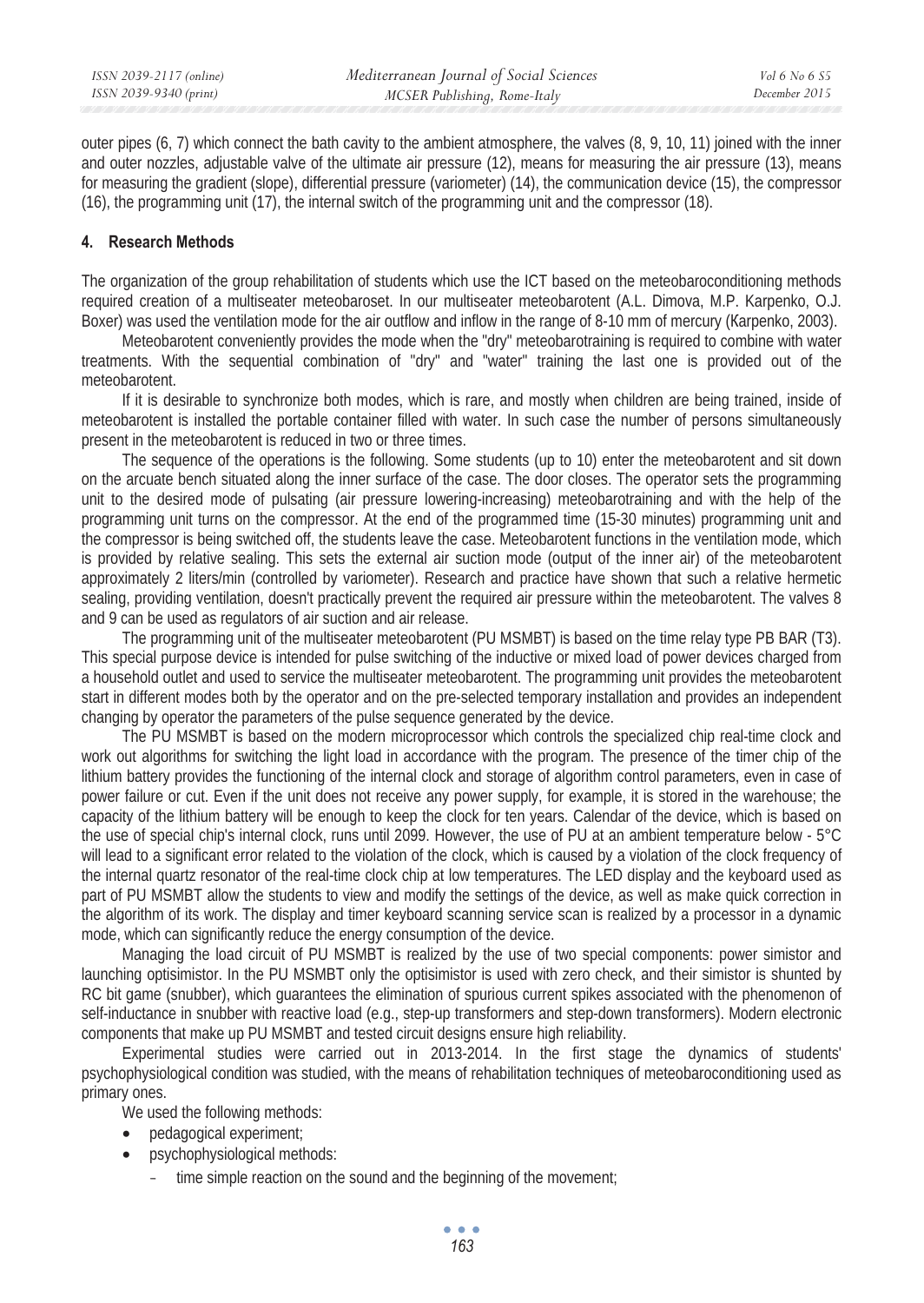- time of anticipatory reaction (ACR);
- tremorometry and coordination tests by Meda;
- hands-moving tapping test;
- oculomotor tapping test;
- methods of variation statistics.

The parallel ascertaining experiment was conducted in real-life conditions. From the students of the 2nd year of full-time primary school branch of the Modern Humanitarian Academy (MHA) were formed experimental and control groups (20 in each group).

At the second stage, in several studies related to this integral work the possibility of toning techniques of isotone and meteobaroconditioning were consistently and comparatively analyzed.

It should be noted that the isotone technique developed by V.N. Seluyanov received its name firstly, by the type of exercise, which occupy the central place in the classroom, namely, the isotonic ones i.e. those in which the muscles are constantly strained during a set, and, secondly, by the main effect that is achieved by its application – high "vitality" of a person engaged in isotonic procedure. The central position in the technique is occupied by the isotonic (static-dynamic) exercise which distinguishes isotone from other methods and ensures its high efficiency.

On the other hand, the researches by I.N. Afanasyeva, O.J. Boxer, G.V. Kulago showed that meteobaroprocedures if they are carried out in a pulsed mode, not only reduce meteosensitivity of a person, but also have a tonic effect on the body of the subjected persons.

In the studies, the MHA students also took part who were distributed into 4 groups (one control group and three experimental groups of 20 people in each):

Group 1 - students involved in physical training at the sports complex by programs recommended by the Ministry of Education (the control group);

Group 2 - students involved only in the procedure of meteobarotraining;

Group 3 - students involved only in the isotone procedure;

Group 4 - students involved in the integrated variant combining in each training process the methods of isotone and meteobarotraining. Both techniques were implemented simultaneously inside one and the same meteobarotent operating in a pulse mode (computer-controlled multiseater meteobarotent).

Research methods and the number of sessions were the same as at the first stage of the integral work.

## **5. Results of the Research**

Evaluating the efficiency of the selected approach was carried out by comparing the results (in dynamics) of psychophysiological testing of students of the experimental and control groups. The results were received before classes with the help of meteobaroconditioning and physical exercise training, and also after 20 classes, 1-2 classes per week. Each test measurement of simple reaction or CTA (10 measurements in one series of tests) was preceded by three introductory dimensions. The duration of the test and oculomotor hands-moving tapping tests, tremor and coordination tests – 60 sec.

Psycho-physiological testing results are shown in Tables 1 and 2. The comparative analysis shows the positive results of the test methodology of meteobaroconditioning.

| Criteria                      | Period            | (arithmetic<br>X<br>mean) | $\pm$ m (average error<br>mean) | p (error probability in the confidence<br>rating of the differences) |
|-------------------------------|-------------------|---------------------------|---------------------------------|----------------------------------------------------------------------|
| Simple reaction               | before experiment | 130                       | 1,6                             |                                                                      |
|                               | after experiment  | 128                       | 2,1                             | Not enough                                                           |
| Time of anticipatory reaction | before experiment | 35                        | 1,6                             | < 0.001                                                              |
|                               | after experiment  | 28                        | 1,4                             |                                                                      |
| Tapping test                  | before experiment | 340.4                     | 10,00                           |                                                                      |
|                               | after experiment  | 358,6                     | 7,45                            | < 0.05                                                               |
| Oculomotor tapping test       | before experiment | 61,8                      | 1,44                            |                                                                      |
|                               | after experiment  | 69,3                      | 1,19                            | < 0.001                                                              |
| tremor                        | before experiment | 80,3                      | 9,67                            |                                                                      |
|                               | after experiment  | 58,5                      | 6,74                            | < 0.05                                                               |
| Coordination test             | before experiment | 191,2                     | 50,57                           |                                                                      |
|                               | after experiment  | 96,3                      | 10,86                           | < 0.05                                                               |

**Table 1.** Dynamics of psycho-physiological testing results of the experimental group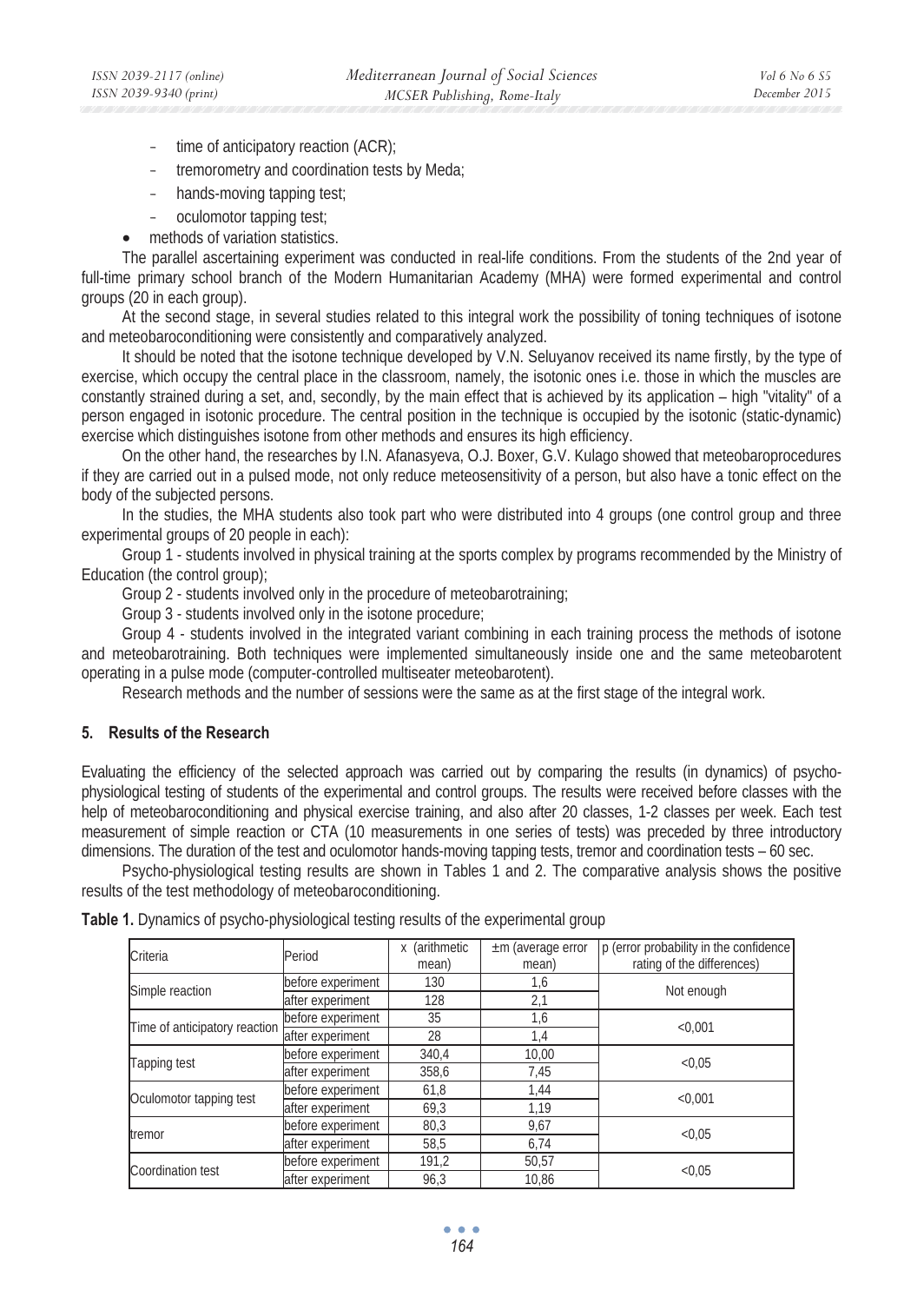Application of the proposed methodology for ascertaining experiment resulted in a statistically significant increase (p <0.05) of the psychophysiological state indicators in most tests compared with those obtained before the experiment. The results of the study were processed by the method of variation statistics. The results of psycho-physiological testing achieved by the experimental group using techniques of meteobaroconditioning significantly better than by the control group which were involved in the sports complex training of the program recommended by the Ministry of Education. However, it should be mentioned that the "simple reaction" test proved to be little sensitive. Apparently, in the future it is advisable to implement this test in conjunction with the samples on consecutive negative self-inductance.

| Criteria                      | Period            | X     | $\pm m$ | P          |  |
|-------------------------------|-------------------|-------|---------|------------|--|
|                               | before experiment | 126   | 3,5     | not enough |  |
| Simple reaction               | after experiment  | 129   | 2,6     |            |  |
| Time of anticipatory reaction | before experiment | 34    | 2,1     | < 0.05     |  |
|                               | after experiment  | 30    | 1,8     |            |  |
| Tapping test                  | before experiment | 316,1 | 9,81    | < 0.05     |  |
|                               | after experiment  | 335.6 | 9,38    |            |  |
|                               | before experiment | 59    | 1,76    | < 0.05     |  |
| Oculomotor tapping test       | after experiment  | 62,5  | 2,09    |            |  |
| Tremor                        | before experiment | 76,5  | 7,02    |            |  |
|                               | after experiment  | 59.4  | 7,06    | < 0.01     |  |
| Coordination test             | before experiment | 88,3  | 5,29    |            |  |
|                               | after experiment  | 72.8  | 7.78    | < 0.05     |  |

**Table 2.** Dynamics of psycho-physiological testing results of the control group

The study results on the comparative analysis of the tonic possibilities of the physical exercise, isotone and meteobarotraining are presented in Tables 3-6. They show a pronounced impact of health procedures of isotone and meteobarotraining, especially in their complex combination.

**Table 3.** Dynamics of psycho-physiological testing results of the control group

| Показатели                    | Териод            | X     | $\pm m$ |            |
|-------------------------------|-------------------|-------|---------|------------|
| Simple reaction               | before experiment | 138,1 | 2,23    | not enough |
|                               | after experiment  | 140,2 | 1.77    |            |
| Time of anticipatory reaction | before experiment | 38,4  | 3,25    | not enough |
|                               | after experiment  | 34,5  | 2,72    |            |
| Tapping test                  | before experiment | 359.0 | 9,06    | < 0.05     |
|                               | after experiment  | 374,5 | 8,57    |            |
| Oculomotor tapping test       | before experiment | 55,6  | 2,52    | < 0.05     |
|                               | after experiment  | 59.4  | 1.94    |            |
| Tremor                        | before experiment | 73,3  | 5,53    | < 0.05     |
|                               | after experiment  | 83,2  | 5,84    |            |
| Coordination test             | before experiment | 88,5  | 6,65    | < 0.05     |
|                               | after experiment  | 97.7  | 6,57    |            |

**Table 4.** Dynamics of psycho-physiological testing results of the control group which used the techniques of meteobaro conditioning

| Criteria                      | Period            | X     | $\pm m$ |         |
|-------------------------------|-------------------|-------|---------|---------|
| Simple reaction               | before experiment | 140,2 | 2,52    | < 0.05  |
|                               | after experiment  | 135,8 | 2,38    |         |
| Time of anticipatory reaction | before experiment | 41,0  | 2,76    | < 0.01  |
|                               | after experiment  | 32.4  | 2,70    |         |
| Tapping test                  | before experiment | 355,9 | 5,08    | < 0.05  |
|                               | after experiment  | 365,1 | 5,15    |         |
| Oculomotor tapping test       | before experiment | 59,9  | 2,61    | < 0.001 |
|                               | after experiment  | 70,1  | 2,33    |         |
| Tremor                        | before experiment | 96,9  | 6,49    | < 0.05  |
|                               | after experiment  | 85,8  | 6,86    |         |
| Coordination test             | before experiment | 117,9 | 9,33    | < 0.05  |
| Simple reaction               | after experiment  | 101,2 | 8.77    |         |

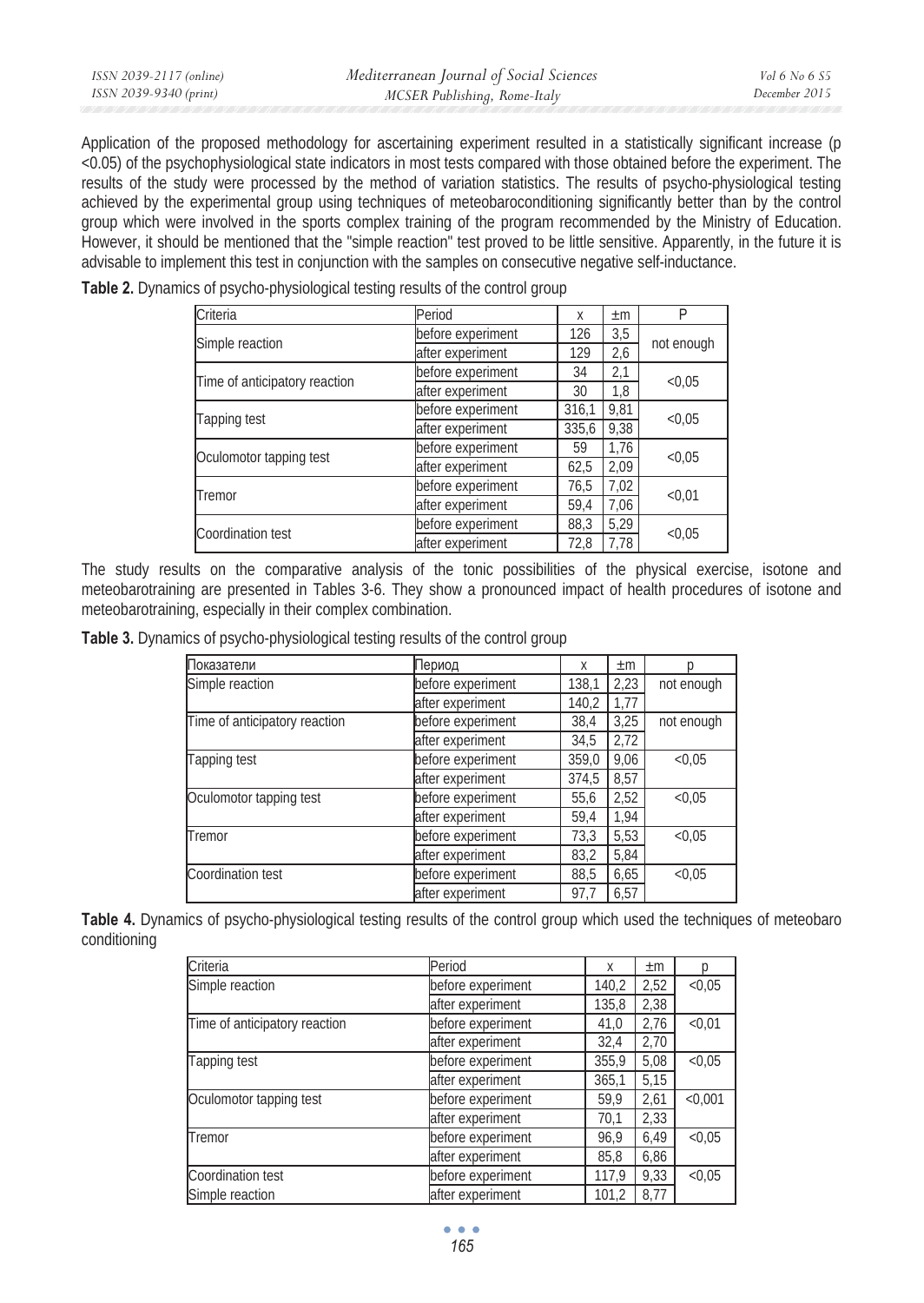**Table 5.** Dynamics of psycho-physiological testing results of the control group which used the isotone technique

| Criteria                      | Period            | X     | $\pm m$ |          |
|-------------------------------|-------------------|-------|---------|----------|
| Simple reaction               | before experiment | 130,5 | 2,46    | не дост. |
|                               | after experiment  | 133,6 | 3,21    |          |
| Time of anticipatory reaction | before experiment | 39,1  | 0,18    | < 0.001  |
|                               | after experiment  | 33,3  | 0,14    |          |
| Tapping test                  | before experiment | 354,2 | 5,26    | < 0.01   |
|                               | after experiment  | 366,8 | 4,29    |          |
| Oculomotor tapping test       | before experiment | 65,6  | 1,13    | < 0.01   |
|                               | after experiment  | 71,5  | 1,34    |          |
| Tremor                        | before experiment | 76,8  | 4,64    | < 0.01   |
|                               | after experiment  | 67,7  | 5,71    |          |
| Coordination test             | before experiment | 96,2  | 8,29    | < 0.05   |
|                               | after experiment  | 75,3  | 9,85    |          |

**Table 6.** Dynamics of psycho-physiological testing results of the control group which used the techniques of isotone and meteobaroconditioning

| Criteria                      | Period            | X     | $\pm m$ | P       |
|-------------------------------|-------------------|-------|---------|---------|
| Simple reaction               | before experiment | 130,7 | 0,23    | < 0.05  |
|                               | after experiment  | 126,8 | 0,22    |         |
| Time of anticipatory reaction | before experiment | 39,5  | 3,02    | < 0.01  |
|                               | after experiment  | 31,2  | 2,00    |         |
| Tapping test                  | before experiment | 328,7 | 8.99    | < 0.05  |
|                               | after experiment  | 344,1 | 7,81    |         |
| Oculomotor tapping test       | before experiment | 58,6  | 1,77    | < 0.001 |
|                               | after experiment  | 64,6  | 1,94    |         |
| Tremor                        | before experiment | 87,8  | 6,94    | < 0.01  |
|                               | after experiment  | 65,1  | 6,90    |         |
| Coordination test             | before experiment | 178,9 | 51,27   | < 0.01  |
|                               | after experiment  | 75,4  | 8.71    |         |

#### **6. Discussion**

To a large extent the health of the students related to the living conditions in the family and the organization of educational process at all levels of education. If in the comprehensive educational institution you can still keep in touch with most of the students' parents, as the learning process usually takes place in the place of their residence, it is difficult to do this in the professional educational institution, and sometimes impossible. There are objective reasons (remote residence of parents), and subjective, due to the fact that parents believe that childhood, the child has grown and he alone can be responsible for himself. Physical readiness of modern students do not reach more than 60% of the relevant indicators of 60s. Physical activity reducing negatively affects the health of children, causes respiratory diseases (18%), blood circulation diseases (to 35%), locomotor and muscular system (on 45%), as well as injuries, including fractures (in 15%) (Zdorovie detey Rossii kak factor natsionalnoi bezopasnosti, 2015).

Within our experiment, we come to the issue of compensation of the negative impact of harmful factors of the educational environment on the health of students through the use of compensation (recovery) tools and techniques, in particular meteobaroconditioning.

Pulse barotrainings in the mode of daily fluctuations of atmospheric pressure can be applied to the prevention meteorotropic reactions. For the rehabilitation is more preferable the mode of outflow-inflow ventilation, which provides pressure fluctuations in the cabin in range of  $\pm$  10.0 mm of mercury. These fluctuations correspond to the sharp fluctuations of atmospheric pressure day to day. However, the top of a particular phase of the oscillation is not achieved within a day, but within 0.5 min. The stay period of student in one of the two diametrically opposite phases (compressiondecompression) is 3 min. The total duration of procedure is 30 min., A course of treatment is 10-15 procedures.

At the same time one-time aperiodic mode of meteobarotraining, called "barovaccination" was developed and well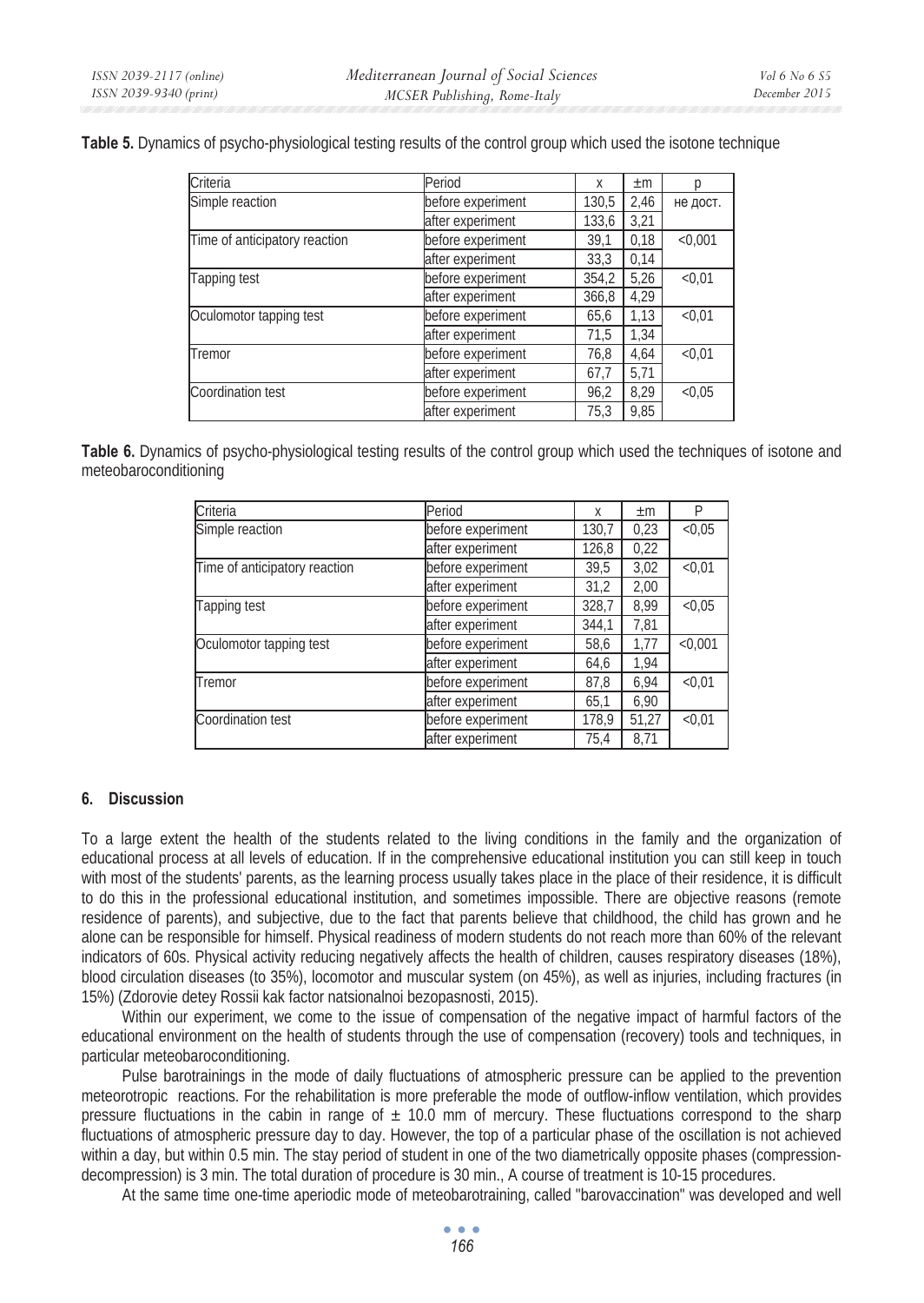established.

In case of confident prediction about the daily sharp vector drop of the atmospheric pressure of a student a few hours before the actual drop in atmospheric pressure is subjected to a 5 minute exposure to artificial drop in atmospheric pressure in the direction of lowering or raising (depending on the forecast). Pressure drop range – 10 MM of mercury. This prepares the functional systems of the body to the real daily drop in atmospheric pressure. The possibility of using systematic impulse meteobarotraining as a means of preventing colds can be considered as an additional effect. This dosage is a 15-minute exposure to artificial fluctuations in atmospheric pressure (± 15 mm of mercury) per week.

Clinical observation of students who received pulse barotrainings in the mode of daily fluctuations in atmospheric pressure have shown their high long-term efficacy, good tolerability of single processes and the entire course of treatment. Meteobarotrainings reduce the number of meteorotropic reactions 2-3 times and enable some patients to completely get rid of the meteotrophic pathology.

The findings of research on the possibilities of isotonic and tonic meteobarotrainings show the pronounced effects of these health improving techniques, especially in their complex combination.

#### **7. Conclusion**

Undeniable progress of the education system is unfortunately accompanied by the progressive decline of health quality. Under these circumstances a set of measures has to be developed of rather rehabilitation than treatment purpose that will be implemented within the framework of educational institutions, aimed at the rehabilitation of students, medical prevention and formation of culture and the need of preserving and promoting health. One of such methods may be meteobaroconditioning. The experiments conducted have shown its high efficiency; meanwhile, it should be noted that an organism's individual features of response to the pulse barotraining are associated with reactions of the structural and functional mechanisms oriented to the optimal adaptation of various structures functioning without their substantial tension with the development of a long-term adaptation, which ultimately brings about higher organism resistance and more economical response of homeostasis systems. The highest indices are marked in combination of meteobarotraining and isoton procedures, as well as the methods of psycho-regulation (autotraining, biofeedback).

#### **References**

- Dimova, A.L. (2012). Effektivnost' primeneniya komplekshoi tekhnologhii fizicheskogo i psikhofiziologhicheskogo ozdorovleniya studentov v protsesse uchebnykh zanyatiy po informatike [Efficiency of using an integrated technology of physical and psychophysiological students rehabilitation during computer science classes]. *Fizicheskaya kultura: vospitanie, obrazovanie, trenirovka,*  No 1, 15-18.
- Frazier, K. Negative Impact of Social Networking Sites. [Online] Available: http://socialnetworking.lovetoknow.com/Negative\_Impact\_of\_ Social\_Networking\_Sites (October 1, 2015).
- Ʉarpenko, M.P. (2003). Psikhofiziologhicheskie, organizatsionnie i tekhnicheskie aspekty ozdorovleniya studentov metodami fizicheskoi kultury i meteobarokorrektsii [Psycho-physiological, organizational and technical aspects of the improvement of students' health by methods of physical training and meteobarocorrection]. Monografiya: M.P. Karpenko, O.J. Boxer, A.L.. Dimova. M.: MHA.
- Mandrykin, Y.V. (2003). Klinicheskie i psikhologhicheskie aspekty meteochustvitelnosti bolnykh s zabolevaniyami organov krovoobrashcheniya: diagnostika i lechenie, profilaktika i meditsinskaya reabilitatsiya [Clinical and physiological aspects of meteosensitivity patients with diseases of the circulatory system: diagnosis and treatment, prevention and medical rehabilitation]. Dissertaciya doktora med. Nauk. M.
- Mukchamedzyanov, I.Sh. (2010). Zdoroviesbereghayushchaya informatsionno-kommunikatsionnaya sreda uchebnogo zavedeniya: problemy i perspektivy razvitiya [Healthprotective, information and communication environment in the educational institutions: problems and prospects of development]. Monografija. Kazan: "Idell-Press".
- Zdorovie detey Rossii kak factor natsionalnoi bezopasnosti [Health of Russian children as a factor of national security]. (2015). [Online] Available: http://www.nczd.ru/art12.htm (October 1, 2015).
- Robert, I.V. (2008). Teoriya i metodika informatizatsii obrazovaniya (psikhol.-ped. i tekhnol. aspekty) [The theory and techniques of education informatzation (psycho-pedagogical and technological aspects)]. Ɇ.: IIO RAO, 2008.
- Ryagin, S.N. (2009). Preemstvennost' obshchego i professionalnogo obrazovaniya v usloviyakh sovremennykh sistemnykh izmeneniy [Continuity of comprehensive and professional education in conditions of the contemporary systemic change]. Monografija. M.: Nauka.
- Thomée, S., Härenstam, A., Hagberg, M. *Computer use and stress, sleep disturbances, and symptoms of depression among young adults – a prospective cohort study* [Online] Available: http://link.springer.com/article/10.1186%2F1471-244X-12-176#page-1 (October 1, 2015).